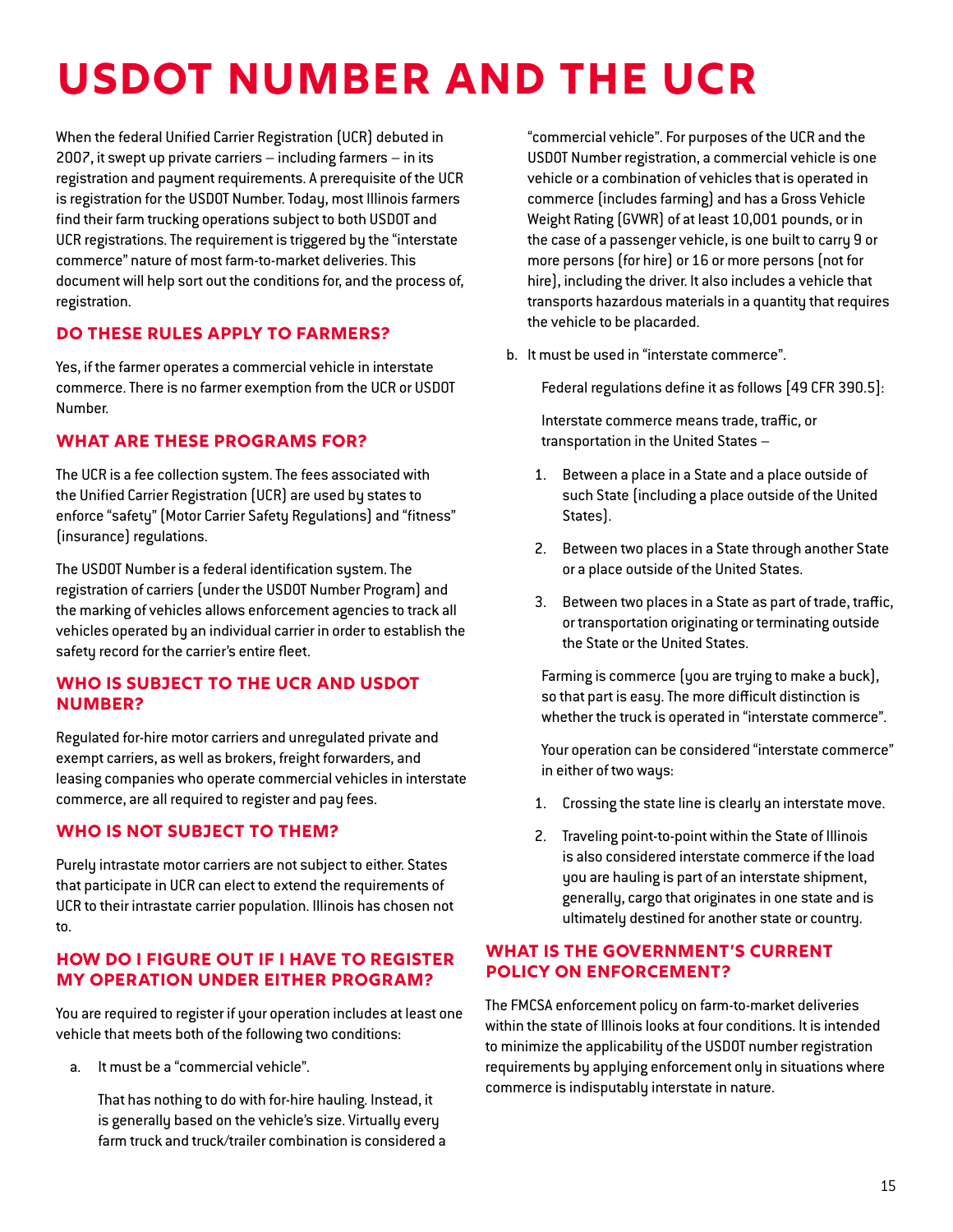For purposes of enforcing the USDOT number, farm-to-market deliveries originating in Illinois are treated as "interstate commerce" (requiring registration) only if the receiving market facility:

- a. Is located outside of Illinois.
- b. Is a river terminal with barge loading capability.
- c. Has unit train loading capability (=60 cars). OR
- d. Is an intermodal container aggregator and/or shipper.

Generally, deliveries to all other in-state markets will be treated as intrastate shipments for purposes of the USDOT number registration. However, the FMCSA reserves the right to consider each facility on a case-by-case basis to ascertain its interstate status.

#### **I do not really have a commercial truck, just a "farm-plated" truck.**

In this case, the term "commercial" has nothing to do with the license plate or "for-hire" hauling. For purposes of the UCR and the USDOT Number, a farm truck is considered "commercial" generally based on its size. If it is over 10,000 pounds GVWR or a combination vehicle (truck & trailer) with a GCWR over 10,000 pounds, it is commercial. A "farm" license plate does not determine the commercial or non- commercial status.

## **What if I haul to an ethanol plant or soybean processor in Illinois that ships processed product out of state?**

Generally, your portion of that move would be considered intrastate commerce, not interstate commerce. The reason is, the raw commodity (i.e., corn or soybeans) traversed an intrastate route and would be transformed into some other product (i.e., ethanol, DDGs, soybean oil or meal) before moving out of state. In this case, the interstate commerce "map" is reset from the point where the original cargo is processed.

## **Does the UCR replace the USDOT Number?**

No. The UCR is in addition to the USDOT Number registration. The USDOT Number is an identification system. The UCR is a fee collection system. Because they both use the same trigger mechanism, if you need one registration, you will also need the other.

#### **Are there fees associated with registration?**

Currently, there is no charge to register for a USDOT Number. There has always been a fee for the UCR. For motor carriers, the fee is based on the total number of commercial motor vehicles operated in interstate commerce. (They differ for brokers and freight forwarders.)

| <b>NUMBER OF VEHICLES</b> | 2021     |
|---------------------------|----------|
| $0-2$                     | \$66     |
| $3-5$                     | \$197    |
| $6 - 20$                  | \$393    |
| 21-100                    | \$1,371  |
| 101-1000                  | \$6,534  |
| 1,001 or more             | \$63,809 |

#### **How is the number of vehicles counted?**

Count only the power units, not the trailers. Typically, use the number of commercial vehicles operated in interstate commerce in the 12-month period ending June 30 of the prior year or the number entered on form MCS-150 when first applying for the USDOT Number.

## **Is there a credential for carriers under the UCR?**

No. Unlike the USDOT Number, the UCR does not require its information to be displayed on the vehicle nor is there any UCR paperwork to carry with the vehicle. Section 4306 of the enacting legislation includes a general federal prohibition against State requirements for interstate motor carriers to display any credentials in or on a commercial motor vehicle. Although there are a number of exceptions to this general prohibition, none applies to the UCR. The implication is that Congress did not intend for there to be any UCR credentialing.

## **What About credentials for the USDOT Number?**

The USDOT Number registration requires that commercial vehicles be marked with the legal name, or a single trade name of the business entity that owns or controls the motor carrier operation. City and state are not required to be displayed but are allowed.

## **How do I register for the UCR?**

Registration is completed online at the UCR boards website: UCR Plan – <https://www.ucr.gov/>

## **If I need the UCR, will I need the USDOT Number as well?**

Yes. In fact, you will be required to have the USDOT Number before registering for the UCR.

**Fees:** The fees have changed from prior years.